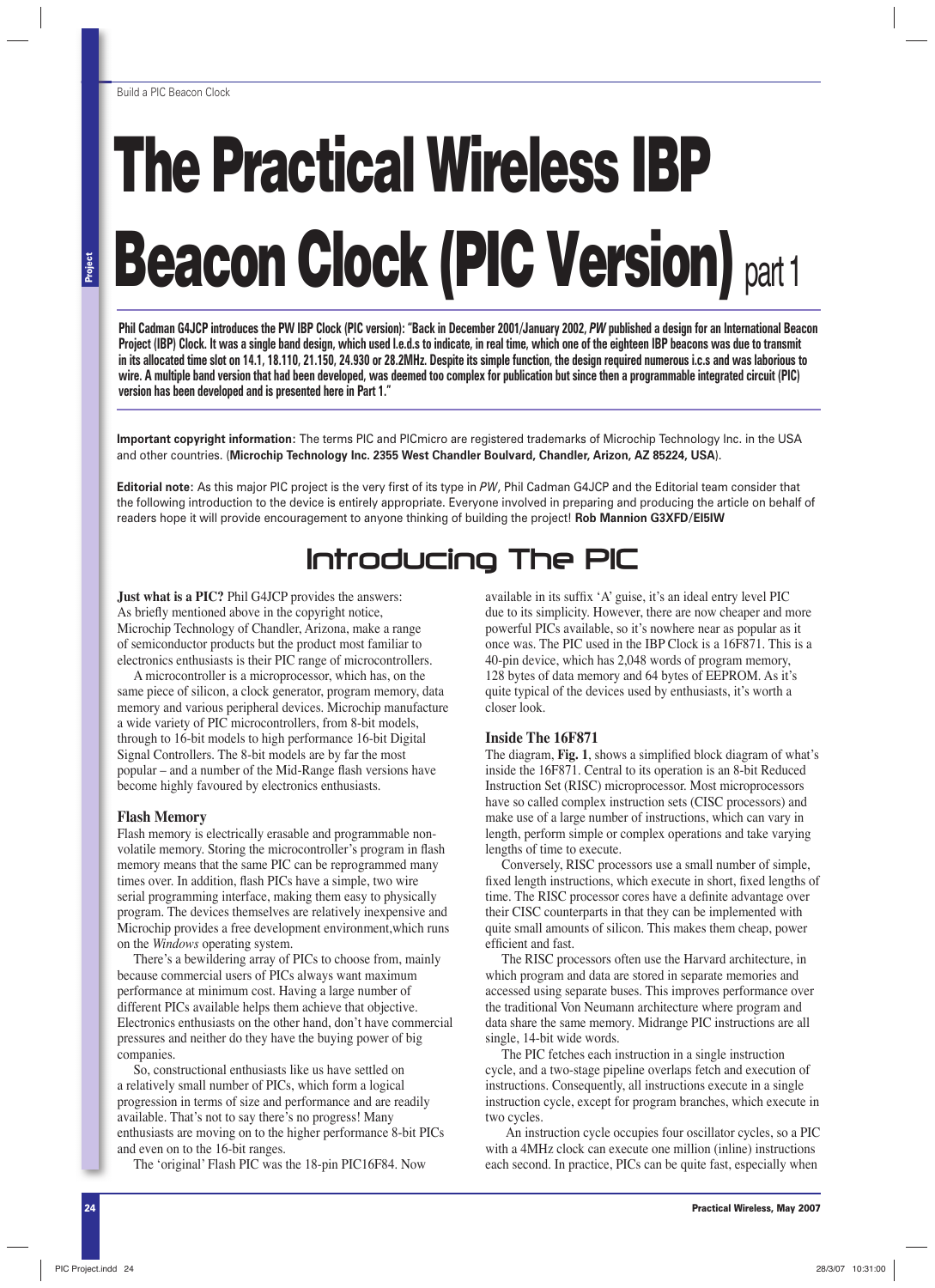clocked at their maximum speed, which in the case of the 16F871 is 20MHz. That equates to five million instructions per second, or one instruction every 200nS.

As can be see from Fig. 1, the Flash program memory is accessed independently of the internal 8-bit data bus. However, there's a 'back way' into the program memory, which allows it to be read in a similar way to EEPROM data memory. It's also possible for the 16F871 (and some other PICs) to reprogram the Flash memory while actually running a program. By the way – don't get too concerned about the small amount of program memory, the code for the IBP l.e.d. clock, the l.c.d. clock and the l.e.d. repeater, all fits quite easily in 2K words!\*

There are 128 bytes of RAM data memory. This is static memory, which retains its contents as long as there's power supplied to the PIC. Incidentally, one particularly nice thing about the PIC is the inclusion of EEPROM in many devices. The EEPROM is nonvolatile data memory and it allows the PIC to 'remember things' even in the absence of power, thereby allowing customised settings and the like to be retained through power down.

The 16F871 has three timer/counters. Timer 0 and the more versatile Timer 2 are both 8-bit timers, while Timer 1 is a 16-bit timer. Allied to the timers is the CCP Capture/Compare/PWM module, used for timing events and for generating a pulsewidth modulated output. This is very useful for engine management systems and the like. Most PICs also incorporate a 'Watchdog Timer'. This timer, which has its own oscillator, runs independently of the rest of the PIC.

If the Watchdog Timer ever times-out whilst enabled, it instructs the Reset circuitry to reset the PIC. To prevent a timeout, the PIC must periodically execute a special 'Clear Watchdog Timer' instruction. The idea being that this instruction is placed where it should get repeatedly executed, such as in the main program loop. If the PIC ever gets stuck somewhere else in its program, the Watchdog will timeout, reset the PIC and restart the program!

*\*Note: Readers who are not familiar with 'computer speak' may be confused with the upper case K. Many of us understand that it refers to Kelvin, a term related to temperature used in science. The term is also used to represent the nearest computer equivalent to 1,000, which is 1024 (or 210). Editor*

#### **Useful USART**

Another very useful peripheral is the universal synchronous/ asynchronous receiver/transmitter or USART. This supports synchronous serial communications (like those used between the PC's keyboard and motherboard), and the more familiar asynchronous serial communications used by modems and v.d.u.s.

Even if an application doesn't use serial communications, the availability of a serial interface is very useful during program development and debugging. As you may appreciate, it's awkward to 'see' what's happening to the program flow within a PIC (although there are ways and means), so sending a byte out of the serial port at strategic places in your program whilst monitoring them on a v.d.u., can help keep track of what's happening.

Given the low cost of PICs, it's tempting to use them as intelligent peripherals in more powerful systems. To this end, some PICs have a Parallel Slave Port or PSP. This module allows parallel communications between the PIC and another processor to be controlled by the other processor without the need for additional logic. Finally, many PICs incorporate analogue to digital converters and in the case of the 16F871, the A/D is a 10-bit, 8-channel converter.

Most of the peripherals I've mentioned need inputs and/or

outputs (I/O). Rather than dedicate pins on the i.c. package to each peripheral (which would be wasteful if a peripheral wasn't used), all input/output pins on a PIC can be used as general purpose I/O. They're arranged in groups of up to eight I/O lines, and referred to as Ports A, B, C, D and E. However, pins that are also allocated to a peripheral cannot be used as general purpose I/O if that peripheral is in use. This must be borne in mind at the hardware design stage and is the reason why the beacon l.e.d.s in Figure 3 skip certain port pins.

The diagram, **Fig 2**, shows the pin-outs of the 16F871 and I've included the peripheral function of those pins, which are of interest in the IBP Clock project. For example, pin 6 – RA4/T0CKI – is I/O line 4 on Port A or alternatively it can be the external input to Timer 0.

#### **Smaller Sibling**

As I mentioned earlier, certain PICs have become very popular with electronics enthusiasts, the 16F871 being one of them. It has a smaller sibling in the 16F870, which is the same as the 16F871, except that it has no Parallel Slave Port. It's available in a 28-pin 'Skinny DIP' (0.3 inch pin spacing) package which occupies significantly less space than the usual 0.6 inch spaced package.

Also in a 28-pin package is the 16F872, which is effectively a 16F870. However, this has an enhanced synchronous communications module instead of a USART.

If more memory is needed, then the 16F874 has twice the memory of the 16F871 and the 16F877 four times the memory. The 16F873 and 16F876 are the corresponding larger memory versions of the 16F870.

The nice thing about these PICs is that they're pin compatible – providing they have the same number of pins, of course! In fact, many PICs are pin compatible, which allows designers to change processors without necessarily having to redesign p.c.b.s.

#### **Down In Size**

Going down in size, the 16F628 is an 18-pin device with many of the peripherals of the 16F870 but with fewer I/O pins. The 16F627 is found in some PIC kits and that's just a 16F628 but has 1,024 words of program memory instead of 2,048 words.

Owing to their low cost and pin compatibility with the 16F84, the 16F627 and 16F628 have become the new entry level PIC processors. Even though the 16F628 is quite small for a microcontroller, Microchip make even smaller - and cheaper devices. Four of these are of interest to us.

First, on the choice list the 16F676, a 14-pin device with two timers, an analogue comparator and an 8-channel A/D converter. It has 1,024 words of program memory, 64 bytes of RAM and 128 bytes of EEPROM. For applications that don't need to handle analogue inputs, the 16F630 is the same as the 16F676 but without the A/D converter.

Finally on this topic, the smallest pair of PICs I'm going to mention are the 12F675 and its A/D-less sibling, the 12F629. These devices have just eight pins and yet contain the same peripherals as their 14-pin counterparts I've already described. All necessary support circuitry is inside these little PICs - even a 1% accurate 4MHz oscillator – so all but two of their pins (remember PICs still need power) can be used as inputs or outputs.

Given their low cost, ease of programming and high integration, PICs open up the possibility of enthusiasts using microcontrollers in situations where previously they would not have been practicable. And I take the view that using PICs in Amateur Radio is little different to using a 741 op amp in place of a bunch of transistors! We're just trading hardware for software, that's all.

#### Now we're ready to tackle the main project! - turn the page!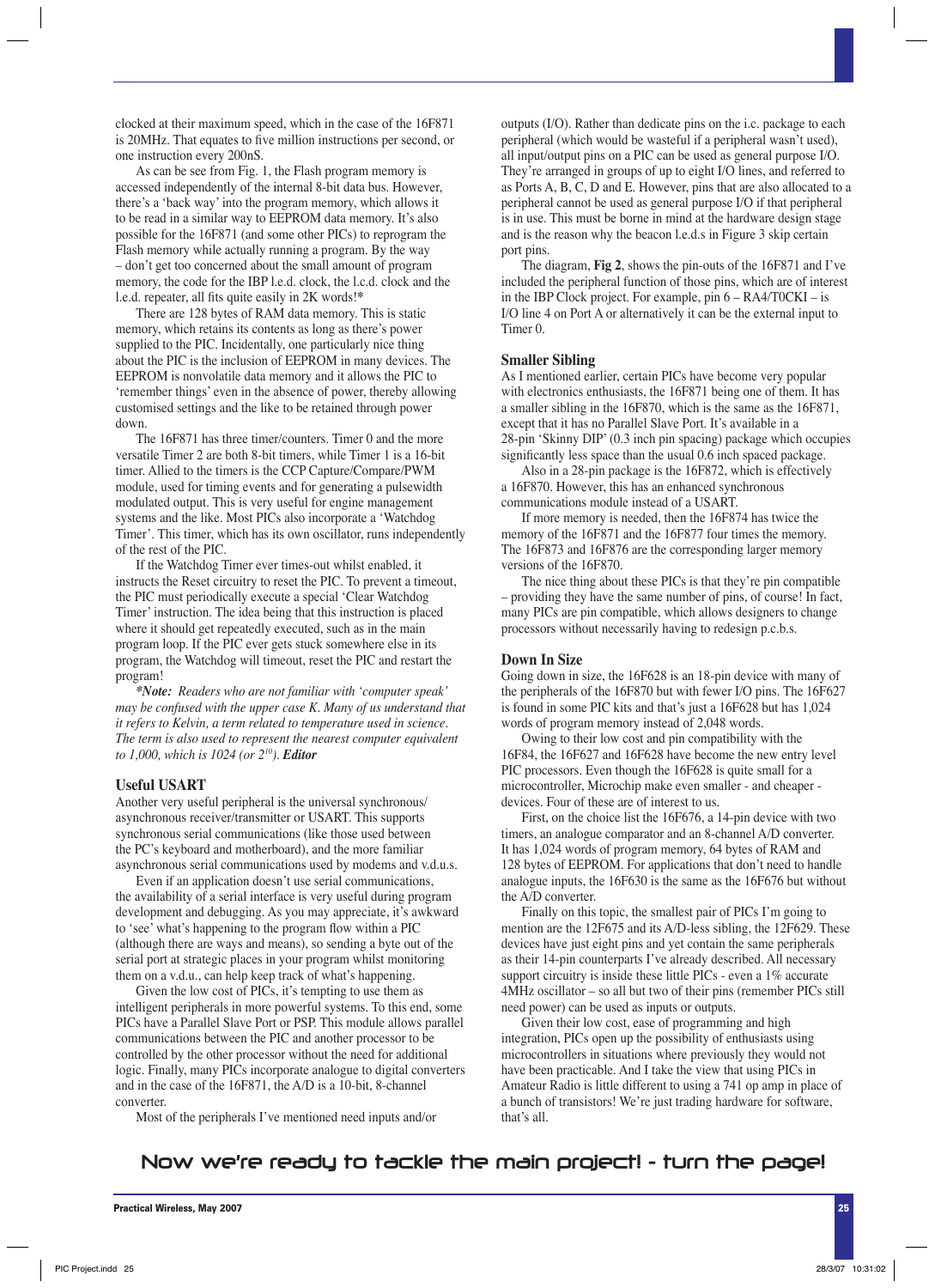## **The Practical Wireless IBP Beacon Clock (PIC Version)** part 1

*Don't start unless you've read the introduction on the previous two pages!*

**Back in December 2001/January 2002,** *PW*<br> **Back in December 2001/January 2002,** *PW***<br>
Project Clock. It was a single-band design,<br>
which used Lo d s to indicate in real time, which** published a design for an International Beacon which used l.e.d.s to indicate, in real time, which of the eighteen IBP beacons should be transmitting. Despite its simple function, the design required numerous i.c.s and was laborious to wire. A five-band version, designed at the same time, was deemed too complex for publication.

A microprocessor based design was also considered but using universally available CD4000 series logic chips was felt to be the better option. However, since the logic based design was published, Arizona Microchip's PIC(tm) microcontrollers have enjoyed increasing popularity and numerous variants are now both inexpensive and widely available. In addition, there are several inexpensive kits currently obtainable, which allow electronics enthusiasts to easily experiment with – and physically program – a range of popular PIC devices.

This month a PICbased l.e.d. IBP Clock is described, which uses just two i.c. packages (albeit one has 40 pins). In part 2, a version with a liquid crystal display will be featured, together with an associated l.e.d. repeater. (The latter allowing a l.e.d. display to be added to the l.c.d. unit.).

#### **The Complete Circuit**

The complete circuit of the l.e.d. clock is shown in **Fig. 3**. Both the PIC – a PIC16F871 – and the CD/HEF4060 oscillator/divider i.c. run from a +5V d.c. supply, provided by a standard 7805 three terminal regulator (IC2). The values of C5 and C6 are not critical, but C6 must be at least 330nF, while anything between  $10\mu$ F and  $100\mu$ F will suffice for C5. Diode D1 offers protection from a reversed supply connection.

Just as in the original wired logic based design, the timebase for the clock uses a 32KHz (See note in PIC introduction article) – actual frequency 32768Hz – miniature watch crystal and a CD/HEF4060 oscillator/ divider i.c. The stability of this oscillator is critical to the long term accuracy of the clock, so I've included R32 and C7 to provide extra supply decoupling. The oscillator section of the CD/HEF4060 is connected internally to a 15-stage binary counter and an output at 2,048Hz is taken from pin 7 to drive the PIC's Timer 0.

Trimmer capacitor C9 should be adjusted so that X2 resonates at exactly 32,768Hz. This can be checked in two ways. First, there's a buffered 32,768Hz output available at pin 9, but do try to use a frequency counter with a 10 second (or longer) gate time. Alternatively, the period of the 2Hz output at pin 3 can be measured. It should, of course, be exactly 500,00µS. Please make sure your test equipment can measure to an accuracy of 1µS or better.

The buffered test points are essential because connecting anything to the oscillator circuit itself will cause a frequency shift due to the capacitance of the probe. Alternatively, simply set C9 to maximum and run the clock over a period of a few hours. See how it keeps time and adjust C9 accordingly.

The values of C8 and C9 are suitable for a crystal requiring a load capacitance of 12pF (a common value for 32KHz (see PIC intro note) watch crystals, as used in the prototype). If you use a crystal that requires a different load capacitance, then alter the values appropriately. Both C8 and C9 should be around twice the specified load capacitance of the crystal, when adjusted. If C9 can't quite pull a '12pF' crystal exactly on to frequency, then a 10pF ceramic capacitor connected in parallel with the trimmer should solve the problem.

Many PIC-based designs that maintain real time use either the PIC's own crystal (X1 in our case), or a 32KHz watch crystal connected to Timer 1's internal oscillator. While both methods are valid, I prefer a separate oscillator.

#### **Eighteen Beacon LEDs**

As you can see from the diagram, the 18 beacon l.e.d.s (catering for the three minute IBP cycle) are driven directly by the PIC and resistors R1 to R18 should be chosen to give each l.e.d. the required brightness. Having a non-multiplexed array with individual resistors allows the use of different colour l.e.d.s, even if they have widely varying efficiencies. To dim the l.e.d.s for say, night time use, all you have to do is simply switch in one or more forward-biased diodes (1N4002 or similar) in series with the l.e.d.s' +5V supply.

According to the data sheet, PIC pins configured as outputs can source or sink up to 25mA. But like virtually all logic chips, PICs are more efficient at sinking current than sourcing current. To keep the internal voltage drop to less than 0.5V (10% of supply), I only allow PIC pins to source up to 7mA and sink up to 15mA. So, it's wise to limit the l.e.d. current to 15mA.

Most of the other resistors associated with the PIC are 10k , a value that's not critical; anything between 4.7 and 15k is perfectly acceptable. I should mention that resistors that merely serve to pull inputs high or low (like R28 and R24 respectively) are not strictly necessary. However, all PIC I/O pins can be configured, under software control, to be either inputs or outputs.

Accidentally configuring an input that happens to be tied directly to +5V or ground, as an output, can result in a large flow of current. Using an input resistor limits any unexpected current to a safe value. Resistor R35 performs a similar function, this time protecting the output of the CD/HEF4060.

Although input resistors should not be necessary once a design has been thoroughly tested, I still like to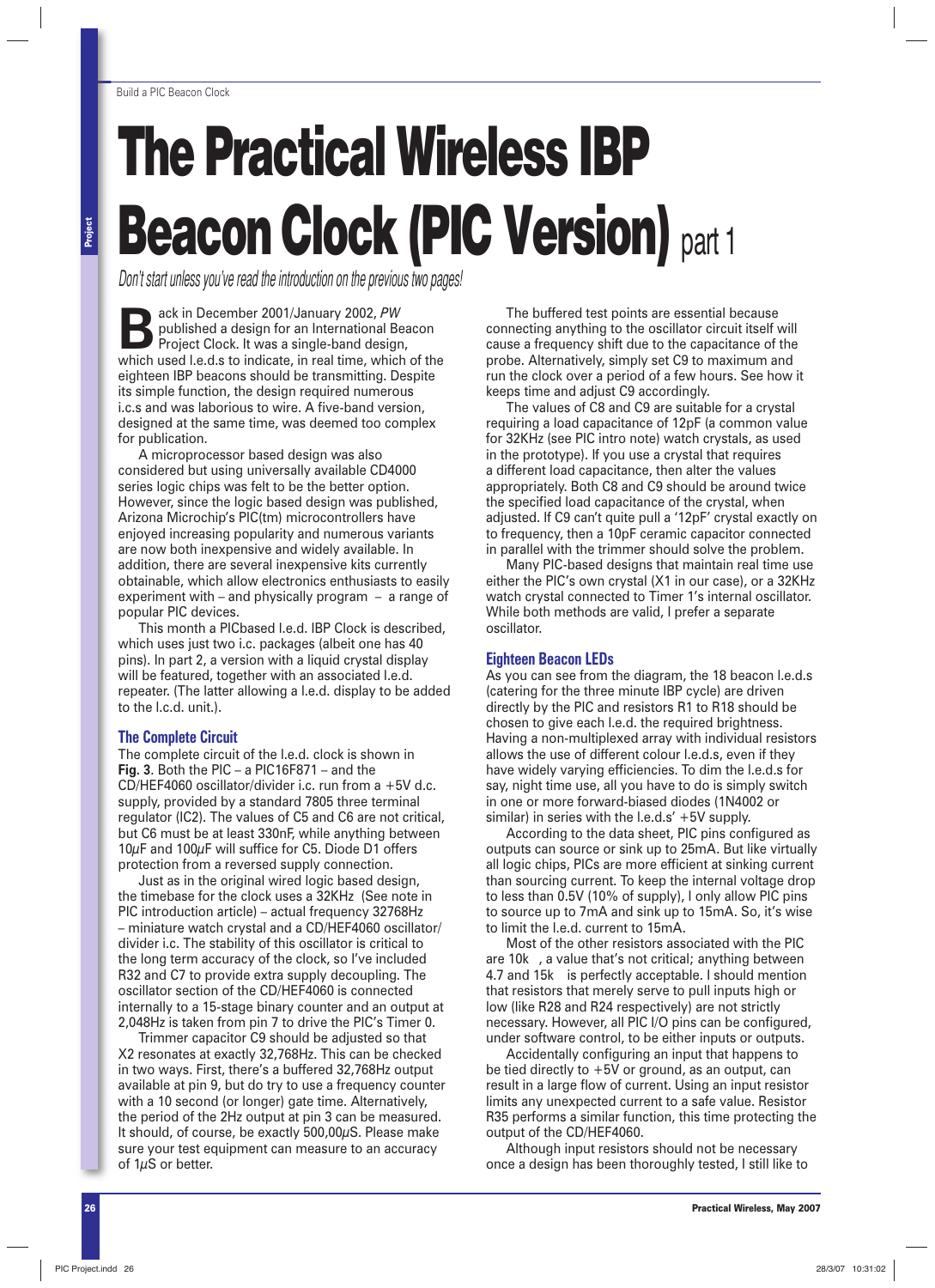

*Fig. 1: The internal structure of the PIC family of microcontrollers.*

keep them in circuit. Given that the IBP Clock may be used in places where there's a significant amount of r.f. energy floating around, it's not impossible for this energy to disturb a PIC. In particular, most modern v.h.f./u.h.f. handheld transceivers can run up to 5W output and that kind of power at close range can interfere with many electronic devices, particularly if they're not adequately shielded as we know to our cost with TV and radio receivers!

Resistors R19 to R23 are, of course, necessary, as switch S1 selects the required band by connecting the appropriate band input (normally pulled high) to 0V. The sixth position is used for turning all the beacon l.e.d.s off. Incidentally, if a two-pole switch is used here, the other half of the switch can be used with more l.e.d.s to provide illuminated band indications.

Switch S2 is the reset switch, which sets the clock to the beginning of a three minute cycle. The software effectively de-bounces S2 by providing a one second hold off period during which time further resets are inhibited. Try to press SW2 as close as possible to the start of a three minute cycle or maybe a fraction of a second early, which some people prefer to do**\***.

*Editorial comment: Phil's advice is very sound and I have had a prototype of the original wired logic beacon clock at home for some years and follow his tip by having* 



*Fig. 2: The pin-out for the PIC used for this project.*

*the clock running fractionally (half a second or so) ahead of the correct time. It works well in practice and means the l.e.d. is illuminated just before the allotted time slot for the beacon the band you are monitoring. This technique helps the user recognise the high speed (22w.p.m.) Morse and alerts you what to expect (as the beacon l.e.d. is labelled with its callsign). G3XFD*

#### **The LED Repeater**

Even though the l.e.d. repeater (featured in Part 2) is primarily designed to provide l.e.d. indications for the l.c.d. clock, it can also be driven from the l.e.d. clock. To prevent ground loops, the repeater has an optocoupler at its input. Consequently, no damaging fault currents can flow thorough the 0V rails.

Twin screened cable should be used to connect the repeater to the l.e.d. or l.c.d. clock, with the screen connected to protective earth rather than 0V, if possible. Only a single 2kΩ resistor is needed to limit the current fed to the optocoupler but I've split it into two equal resistors – R30 and R31 – for safety reasons. You'll notice that a short circuit between either of the two repeater terminals to either 0V or  $+5V$ , will not cause more than 5mA to flow.

The l.e.d. and l.c.d. clocks communicate with the repeater using the PIC's USART. Now although the PIC's crystal frequency (X1) isn't critical as far as running the l.e.d. clock is concerned, it does drive the USART's baud rate generator and so directly affects the serial port's transmission (and reception) speed. With the 4MHz crystal specified, I've programmed the baud rate to be 4,808. That's as close to 4,800 as the combination of crystal frequency and baud rate generator divisors will allow. Please, do remember that for the clock to communicate with the repeater, the PICs' crystal frequencies must be the same, or at least very close. Why 4,800? The reason will be revealed next time!

The 4MHz crystal used in the prototype clock required a load capacitance of 20pF, hence the value of 22pF for C3 and C4. Actually, 22pF is on the low side as the series connection of C3 and C4 ought be close to 20pF. Many crystals specify a load capacitance of 30pF, in which case use 33pF or 47pF ceramic capacitors for C3 and C4. If in doubt, use 33pF.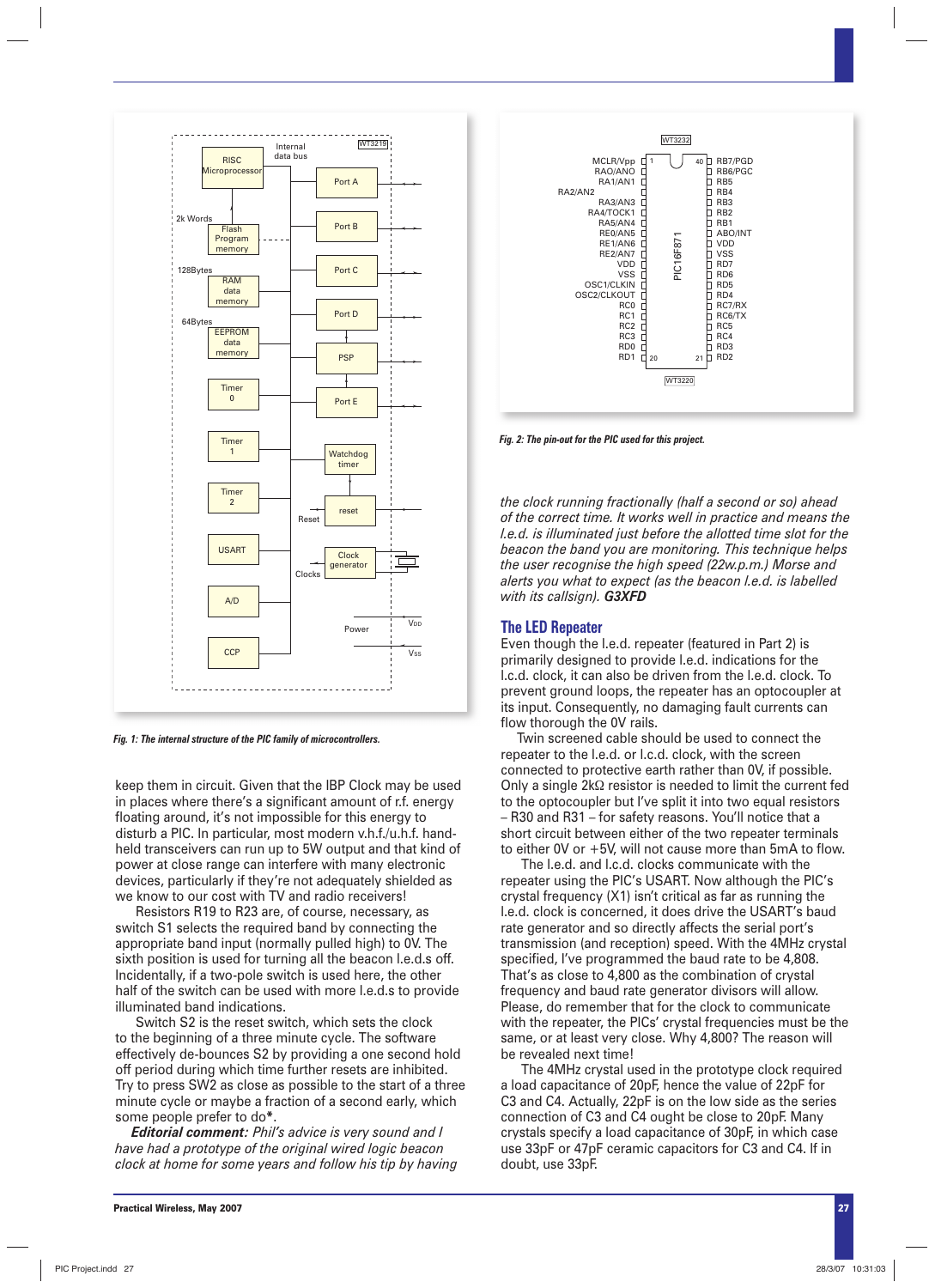

*Fig. 3: The PIC clock and its external clock tick generator.*



#### **Pin Functions**

The function of some of the PIC's individual pins isn't obvious, so I'll run through them now. Pin 1 on the PIC is the microcontroller's external reset input (and high voltage programming input), which is normally held at +5V. We have to momentarily short pin 1 to 0V to reset the PIC's c.p.u. and peripherals.

Pin 26 is the USART's receive input, and because it's not used in this design, it's held inactive (high) by R28. Pins 39 and 40 are used when physically programming the PIC. So, to allow in circuit programming (more about that later), it's useful to configure these pins as inputs if at all possible.

At switch on, the IBP Clock's software checks the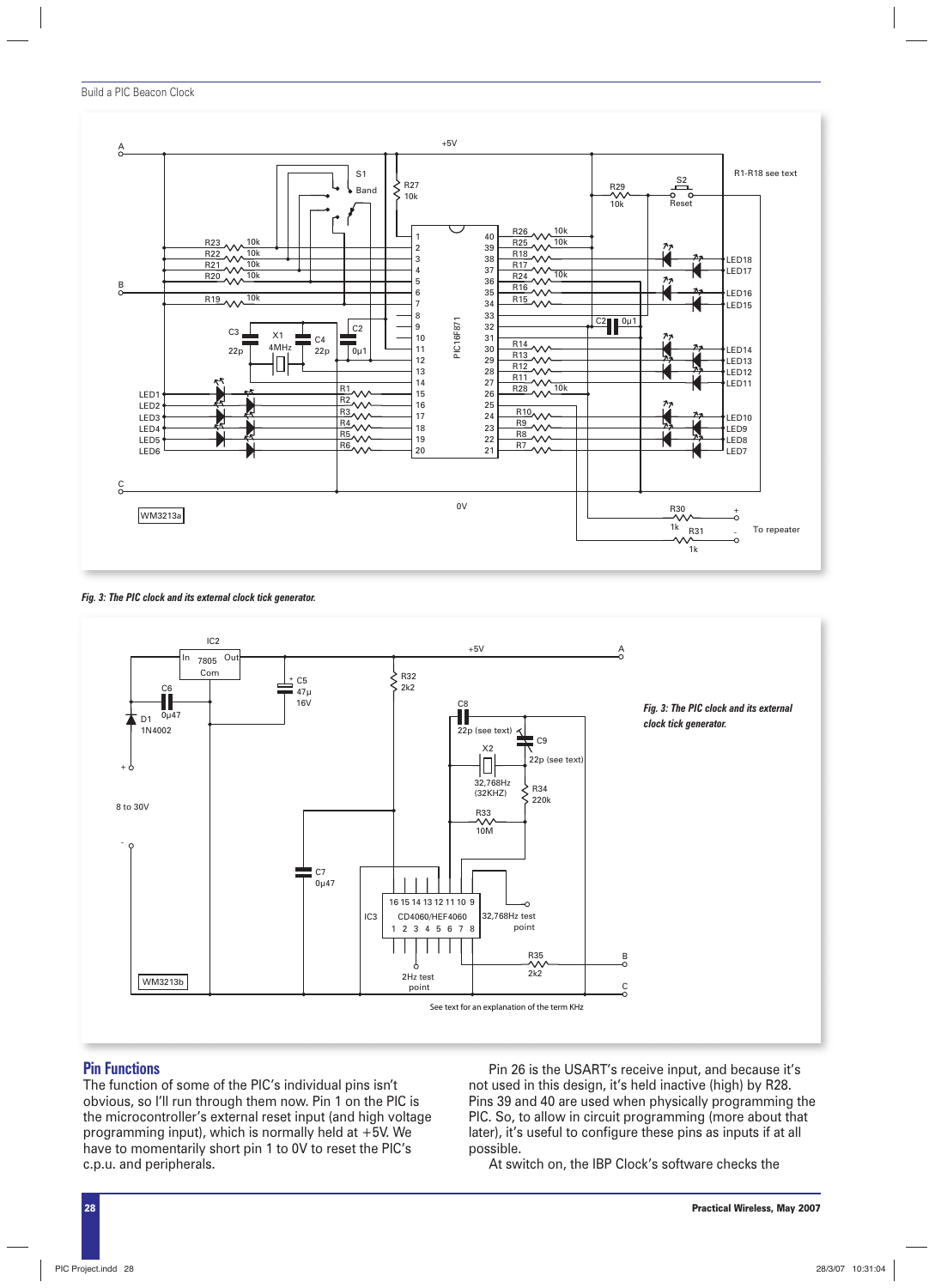

voltages on pins 39 and 40 and these voltages are then used to determine the function of the PIC. The following table should make things clear.

| <b>Pin 40</b> | <b>Pin 39</b> | <b>PIC Function</b>                         |
|---------------|---------------|---------------------------------------------|
| $+5V$         | $+5V$ l.e.d.  | Clock                                       |
| $+5V$         | 0V I.c.d.     | Clock                                       |
| 0V            | $+5V$ l.e.d.  | Repeater                                    |
| 0V            |               | 0V(Undefined - defaults to l.e.d. Repeater) |

Now to pin 36. This pin is pulled low by R24, and serves two purposes; one Microchip's and one mine. First, pin 36 can be used as a low voltage programming input. This function is active on brand new devices as supplied by the factory. However, most of the PIC kits on the market use the PIC's high voltage programming mode, which involves applying +12V to the reset input pin 1.

To prevent the low voltage programming mode being accidentally activated, it's essential that pin 36 be held at 0V the very first time a new PIC is programmed. Unless specifically required, it's advisable to disable the PIC's low voltage programming option. (Please see the 16F871's data sheet for more information).

In this design, pin 36 is used as a l.e.d. active high/low select pin. The circuit of Fig. 3 shows the l.e.d.s connected between the PIC pins and +5V. The l.e.d. drive is thus said to be active low, in that the PIC pin switches from +5V to 0V to illuminate the required l.e.d. However, if resistor R24 is taken to +5V instead of 0V (remember the warning above though), then the l.e.d. drive is reversed and the PIC pins will switch from 0V to +5V to illuminate the required l.e.d.

I've included this option, not to drive l.e.d.s but to directly drive ULN2804 and similar, open collector buffers. These devices (as used on the original hardware IBP Clock) can switch up to 500mA to ground from a 50V supply. So, if 15mA at 5V isn't enough, then ULN2804s should provide more than sufficient current. Of course, active high outputs can also drive discrete transistors and that's another option. Just remember to use appropriate base resistors!

Finally, the three pins which belong to Port E (Port E only has three I/O pins) are unused and are left

unconnected. During initialisation, the IBP Clock software configures them as outputs and sets them low. Anyone modifying the software can use these pins for their own purposes.

#### **Programming The 16F871**

April's issue of *PW* featured a review of the **Velleman K8048 PIC Programmer and Experimentation Board** by G4JCP. This kit is eminently suitable for programming the 16F871.

If using this kit, you have two options. Either solder a 40pin d.i.l. socket (preferably turned pin) onto a piece of stripboard, and wire it as described in the kit's documentation. Or you can program the PIC while it's actually in circuit, in the IBP Clock. To do the latter, you'll need to make a few simple modifications, as shown in **Fig. 4**.

First, resistors R25 and 26 need to be increased to 47kΩ. Next, wire a 1N4148 diode in series with R27. Four connections are then required

between the IBP Clock and the K8048 board. These connections don't have to be permanent, and in fact, the K8048 p.c.b. is laid out for a 5-pin connector that carries the required programming signals. Only four pins are used, the fifth is a  $+5V$  supply, which isn't needed as the IBP Clock has its own +5V supply.

The actual programming procedure is described in a 'help file' supplied with the K8048 kit. If you want to program your own PIC chip and are unfamiliar with the procedure, then I recommend you gain experience by first programming the PIC supplied with the kit. There are two example programs and if both work as they should, then you can try the 16F871. (Please note my comments concerning computers made in the K8048 review, April *PW*).

#### **Source Code & Hex File**

The source code for the IPB beacon clock PIC project and the HEX file, which is used by the programming software, is available from **http://www.g4jcp.freeserve.co.uk/** The HEX file should also be compatible with any commercial PIC programmer. Alternatively, ready programmed 16F871 PICs are available from the **Kit Radio Company** - see the components list for details. Blank PIC chips are available from a number of sources, including Maplin. A search of the Internet will reveal others.

Comprehensive data on all PIC devices, development software and debugging tools, application notes and other documentation is freely available from Microchip's website at: **http://www.microchip.com/**

**Note:** if you want to know more about any particular PIC device, then download its data sheet. And for additional information on mid-range PICs (like those mentioned in the introduction), get the **PICmicro(tm) Mid-Range MCU Family Reference Manual**.

#### **Prototype LED Clock**

The prototype l.e.d. clock was built on a piece of stripboard, as shown in **Fig. 5**. Please note that the physical layout of the PIC and its surrounding components closely follow the layout of the circuit diagram. Of course,